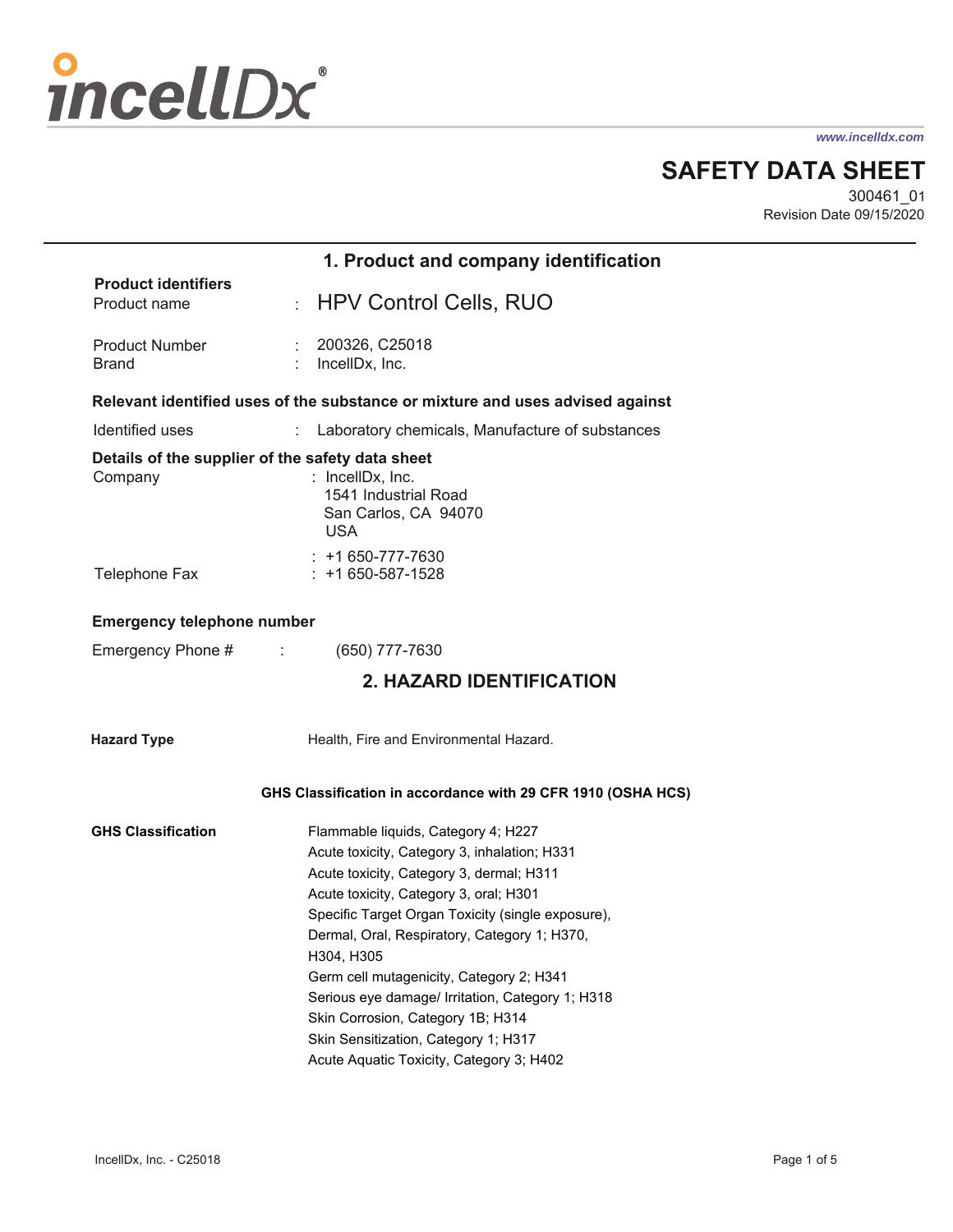| <b>Hazard Statements:</b>        | H331: Toxic if inhaled.<br>H311: Toxic in contact with skin<br>H301: Toxic if swallowed<br>H304, H305: May be fatal if inhaled or swallowed<br>H314, H318, H370: Causes severe skin burns and damage to the eyes and brain<br>H335: May cause respiratory irritation<br>H317: May cause an allergic skin reaction<br>H341: Suspected of causing genetic defects<br>H350: May cause cancer<br>H402: Harmful to aquatic life<br>H227: Combustible liquid                                                                                                                                                                                                                                                                                                                                                                                                                                                                                                                                                                                                                                                                                                                                                                                                                                                                                                                                                                                                                                                                                                                                                                                                                                                                                                                                                                                                                                                                                   |
|----------------------------------|------------------------------------------------------------------------------------------------------------------------------------------------------------------------------------------------------------------------------------------------------------------------------------------------------------------------------------------------------------------------------------------------------------------------------------------------------------------------------------------------------------------------------------------------------------------------------------------------------------------------------------------------------------------------------------------------------------------------------------------------------------------------------------------------------------------------------------------------------------------------------------------------------------------------------------------------------------------------------------------------------------------------------------------------------------------------------------------------------------------------------------------------------------------------------------------------------------------------------------------------------------------------------------------------------------------------------------------------------------------------------------------------------------------------------------------------------------------------------------------------------------------------------------------------------------------------------------------------------------------------------------------------------------------------------------------------------------------------------------------------------------------------------------------------------------------------------------------------------------------------------------------------------------------------------------------|
| <b>Precautionary Statements:</b> | P201 + P202: Obtain special instructions before use. Do not handle until all safety<br>precautions have been read and understood.<br>P233 +P35 + P405 +P403: Keep container tightly closed and store locked up and<br>in a cool, well-ventilated place.<br>P261 + P270 + P271 + P284: Avoid breathing mist, vapors, spray and do not eat,<br>drink or smoke when using this product. Use only outdoors or in a well-ventilated<br>area. In case of inadequate ventilation, wear respiratory protection.<br>P280 + P264: Wear protective gloves, eye protection and face protection. Wash<br>skin thoroughly after handling.<br>P301 + P310 + P330 + P331: IF SWALLOWED: Immediately call a POISON<br>CENTER or doctor/physician. Rinse mouth. Do NOT induce vomiting.<br>P302 + P361 + P352 + P312 + P363 + P272 + P333 + P313: IF ON SKIN (or<br>hair): immediately remove all contaminated clothing and wash with plenty of water.<br>Wash contaminated clothing before reuse. Contaminated work clothing should not<br>be allowed out of the workplace. Immediately call a POISON CENTER or<br>doctor/physician<br>P304 + P340 + P310: IF INHALED: Remove victim to fresh air and keep at rest in<br>a position comfortable for breathing. Immediately call a POISON CENTER or<br>doctor/physician.<br>P305+P351+P338+P310: IF IN EYES: Rinse cautiously with water for several<br>minutes. Remove contact lenses if present and easy to do. Continue rinsing.<br>Immediately call a POISON CENTER/doctor.<br>P321: Specific treatment (see supplemental first aid instructions on this label)<br>P501 + P273: Dispose of contents/ container to an approved waste disposal plant<br>and avoid release to the environment.<br>P210: Keep away from heat, sparks, open flames, hot surfaces and other ignition<br>sources- No Smoking<br>P370: In case of fire: Use dry sand, dry chemical or alcohol-resistant foam to<br>extinguish. |
| والمستقلب والمسالين              | $D = D - D$                                                                                                                                                                                                                                                                                                                                                                                                                                                                                                                                                                                                                                                                                                                                                                                                                                                                                                                                                                                                                                                                                                                                                                                                                                                                                                                                                                                                                                                                                                                                                                                                                                                                                                                                                                                                                                                                                                                              |

**Symbols and Indications of Dgr: Danger Danger:** 



| <b>Principle Route of Exposure:</b> |                                                                                                                                                                                                            |
|-------------------------------------|------------------------------------------------------------------------------------------------------------------------------------------------------------------------------------------------------------|
| <b>Acute Effects: Eye</b>           | In case of contact, immediately flush eyes with a large amount of water for at least 15<br>minutes while holding the eyelids open to assure that the entire surface is flushed. Seek<br>medical attention. |
| <b>Acute Effects: Skin:</b>         | Remove contaminated clothing and shoes. In case of contact, immediately wash the<br>contact area thoroughly with soap and a large amount of water. Seek medical attention.                                 |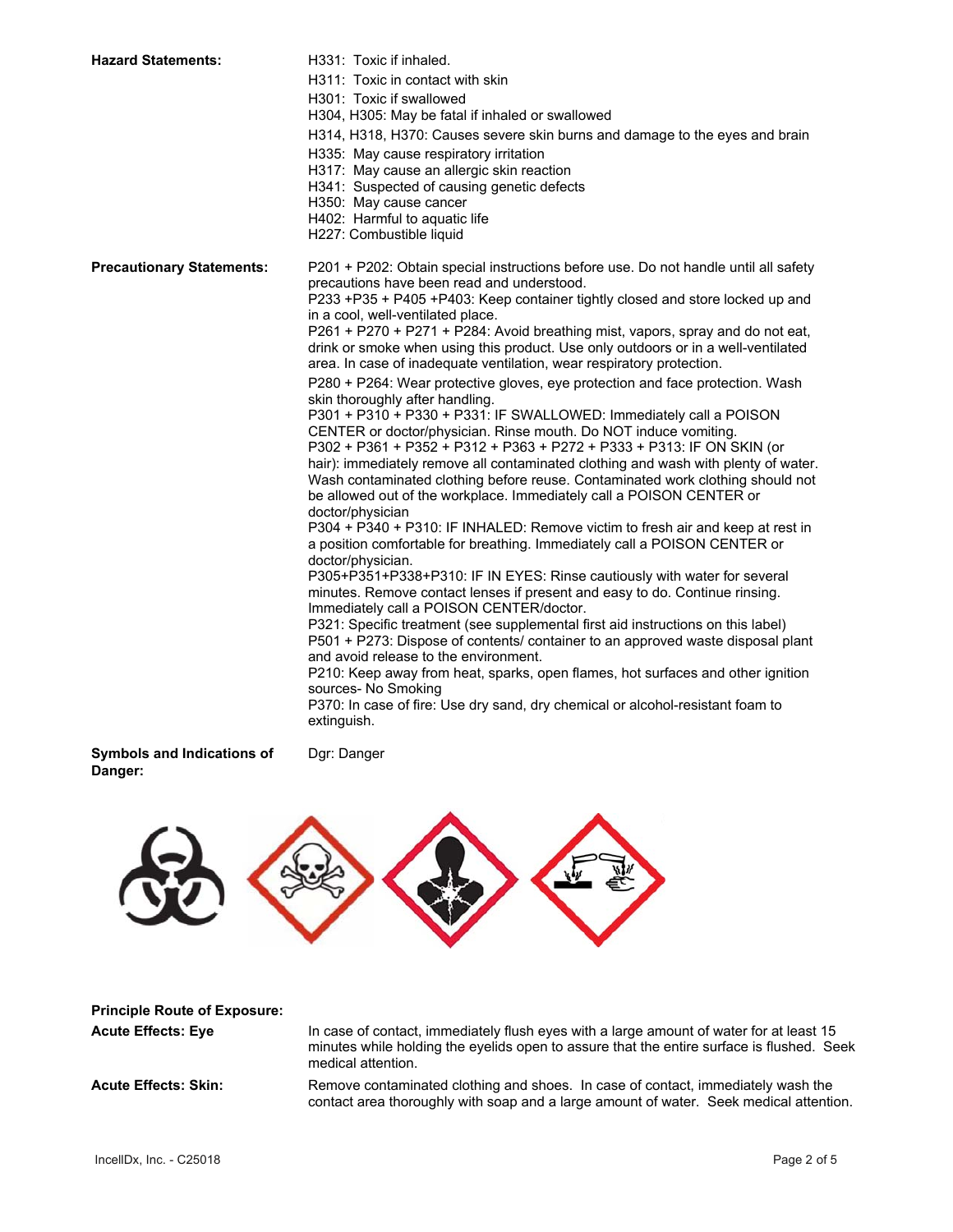| <b>Acute Effects: Inhalation:</b> | Remove patient to fresh air. If not breathing, give artificial respiration. If symptoms of<br>intoxication or vision problems are apparent, seek immediate medical attention.                          |
|-----------------------------------|--------------------------------------------------------------------------------------------------------------------------------------------------------------------------------------------------------|
| <b>Acute Effects: Ingestion:</b>  | Rinse mouth with water. Harmful if swallowed. Remove patient to fresh air. If symptoms<br>of intoxication or vision problems are apparent, seek immediate medical attention or<br>consult a physician. |
| <b>Additional Information:</b>    | The product contains no substances, which at their given concentration, are considered<br>to be hazardous to health.                                                                                   |

## **3. COMPOSITION/INFORMATION ON INGREDIENTS**

This product is an aqueous buffered solution containing organic and inorganic salts, supplemented with antimicrobial(s).

Specific chemical names and composition are being withheld as a trade secret pursuant to 29 CFR Section 1910.1200(i)(1).

# **4. FIRST AID MEASURES**

| <b>General Advice:</b>      | Wash contaminated clothing before reuse. Consult a physician if irritation persists.                                                                                                                                                          |
|-----------------------------|-----------------------------------------------------------------------------------------------------------------------------------------------------------------------------------------------------------------------------------------------|
| <b>Oral Exposure:</b>       | Avoid swallowing the material. Do not induce vomiting unless directed to do so by medical<br>personnel. Never give anything by mouth to an unconscious or convulsing person. If conscious,<br>rinse mouth with water. Seek medical attention. |
| <b>Inhalation Exposure:</b> | Remove patient to fresh air. If symptoms of intoxication or vision problems are apparent, seek<br>immediate medical attention.                                                                                                                |
| <b>Skin Exposure:</b>       | Remove contaminated clothing and shoes. In case of contact, immediately wash the contact area<br>thoroughly with soap and a large amount of water. Seek medical attention.                                                                    |
| Eye Exposure:               | In case of contact, immediately flush eyes with a large amount of water for at least 15 minutes<br>while holding the eyelids open to assure that the entire surface is flushed. Seek medical attention.                                       |

**Most important symptoms and effects, both acute and delayed:** Irritation of skin, eyes and/or respiratory system may occur.

**Indication of immediate medical attention and special treatment needed:** No data available**.**

# **5. FIRE FIGHTING MEASURES**

|                                                                  | <b>Suitable Extinguishing media:</b> Use dry sand, dry chemical or alcohol-resistant foam to extinguish.<br>No unsuitable extinguishing media known. |
|------------------------------------------------------------------|------------------------------------------------------------------------------------------------------------------------------------------------------|
| Specific hazards arising<br>from the chemical:                   | Carbon oxides, nitrogen oxides (NOx).                                                                                                                |
| <b>Protective equipment and</b><br>precautions for firefighters: | Wear self-contained breathing apparatus for firefighting if necessary.                                                                               |
|                                                                  | <b>6. ACCIDENTAL RELEASE MEASURES</b>                                                                                                                |
|                                                                  |                                                                                                                                                      |
| <b>Personal Precautions:</b>                                     | Use personal protective equipment. Ensure adequate ventilation.                                                                                      |
| <b>Method of Containment:</b>                                    | Take up spill or leak with absorbent material and place in a suitable<br>chemical waste container.                                                   |
| <b>Methods of Clean-up:</b>                                      | Take up spill or leak with absorbent material and place in a suitable<br>chemical waste container.                                                   |

#### **7. HANDLING AND STORAGE**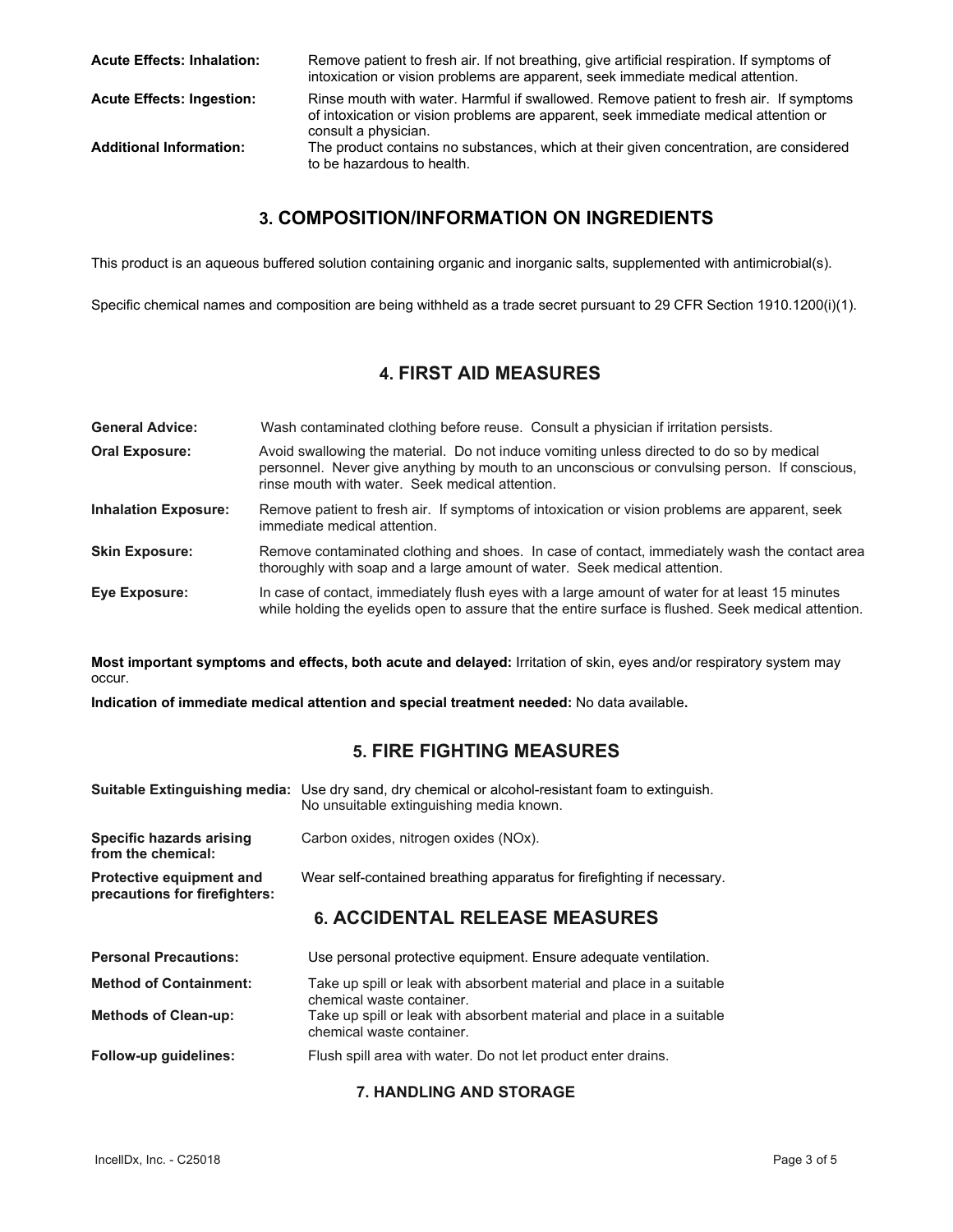| Handling:                      | Avoid contact with skin and eyes. Provide appropriate exhaust ventilation. Normal<br>measures of preventive fire protection. |
|--------------------------------|------------------------------------------------------------------------------------------------------------------------------|
| Storage:                       | Keep container tightly closed in a dry and well-ventilated place.                                                            |
| Temperature:                   | As indicated on product labeling                                                                                             |
| <b>Warnings:</b>               | Ensure adequate ventilation. Do not let product enter drains.                                                                |
|                                | Strong oxidizing agents. Avoid contact with skin and eyes. Avoid formation of dust and                                       |
| Avoid:                         | aerosols.                                                                                                                    |
|                                | <b>8. EXPOSURE CONTROL</b>                                                                                                   |
| <b>Respiratory Protection:</b> | Ventilation, local exhaust, or breathing protection.                                                                         |
| <b>Eye Protection:</b>         | Safety goggles. Safety spectacles.                                                                                           |
| <b>Skin Protection:</b>        | Protective gloves. Protective clothing                                                                                       |
| Ingestion:                     | Do not eat, drink, or smoke during work.                                                                                     |

**Control Parameters:**  Occupational exposure limit values, i.e. PEL, STEL and TLV, have not been assigned for this mixture by OSHA or the American Conference of Governmental Industrial Hygienists (ACGIH).

# **9. PHYSICAL AND CHEMICAL PROPERTIES**

| Appearance:                       | Colorless liquid                                            |
|-----------------------------------|-------------------------------------------------------------|
| <b>Physical State:</b>            | Liquid                                                      |
| Odor:                             | Not Available                                               |
| <b>Odor Threshold:</b>            | Not Available                                               |
| pH:                               | 5.55                                                        |
| <b>Boiling Point:</b>             | Not Available                                               |
| <b>Evaporation Rate:</b>          | Not Available                                               |
| <b>Vapor Density:</b>             | Not Available                                               |
| <b>Vapor Pressure:</b>            | Not Available                                               |
| <b>Relative Density:</b>          | Not Available                                               |
| <b>Auto-Ignition Temperature:</b> | Not Available                                               |
| <b>Water Solubility:</b>          | <b>Dilutable</b>                                            |
| <b>Flammability:</b>              | Not Available                                               |
| <b>Flash Point:</b>               | Not Available                                               |
| <b>Viscosity:</b>                 | Not Available                                               |
| <b>Oxidizing Properties:</b>      | Not Available                                               |
| <b>Explosive Properties:</b>      | Not Available                                               |
| <b>Additional Parameters:</b>     | See Datasheet/Product Insert for other Product Information. |

# **10. STABILITY AND REACTIVITY**

| <b>Chemical Stability:</b>                         | Stable under recommended storage conditions.                                                                     |
|----------------------------------------------------|------------------------------------------------------------------------------------------------------------------|
| <b>Conditions to avoid:</b>                        | Avoid contact with skin and eyes. Do not let product enter drains.                                               |
| <b>Incompatibility Materials to</b><br>Avoid:      | Strong oxidizing agents.                                                                                         |
| <b>Hazardous Decomposition</b><br><b>Products:</b> | Hazardous decomposition products formed under fire conditions – Carbon oxides,<br>Nitrogen oxides (NOx), Ammonia |
| <b>Reactivity:</b>                                 | No data available.                                                                                               |
| <b>Possibility of hazardous</b><br>reactions:      | No data available.                                                                                               |